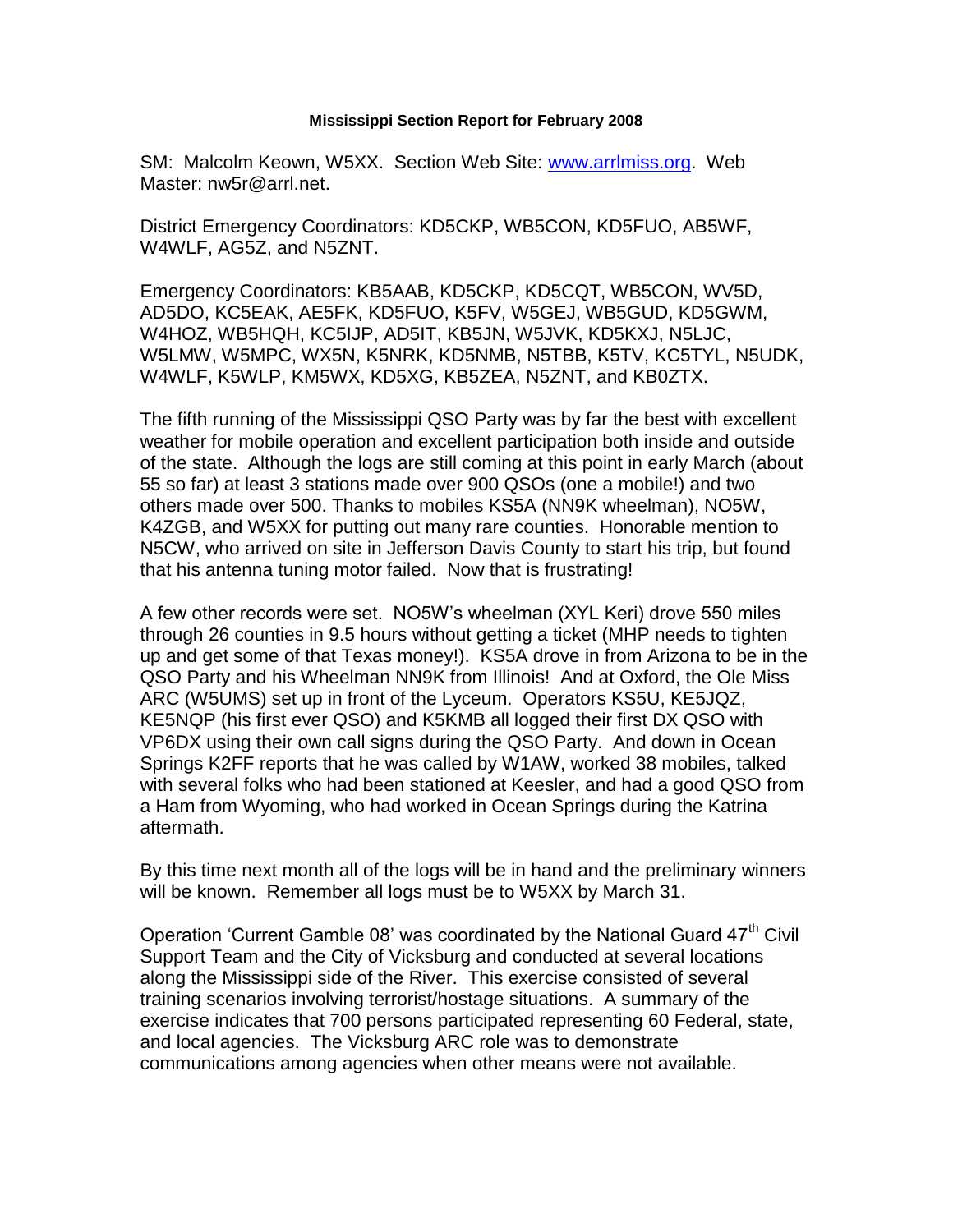Local Exercise Coordinator W5WAF reports that an emergency response communications net demonstration was established between the Current Gamble ICS (W5WAF), SW MS RRT Team (KA5SBK), MEMA – KM5EMA (AB5WF), NWS Jackson – WX5JAN (N5XXX and K5BLL), Vicksburg Red Cross (KB5YEE), Rankin County EOC – K5RKN (WM5A), and the Warren County EOC – K5ZRO (KD5CQX). Mobile/fixed stations standing by for assignments on the net were K5CID, W5DXZ, KD5FUY, KE5HJC, KE5IMJ, K5IMT, N5JDA, KC5QZW, W5VXG, KD5WCN, and W5XX.

Be sure and read 'A Station for the ARRL Sponsored 500 KHz Experiment' by our own W5THT (page 43 March QST). This well written article will bring you up to speed on the experimental work in progress below the AM Broadcast Band. And following publication of the article we find out that on February 21 WD2XSH/6 (aka W5THT) was received by V73NS on Roi-Namur, a Pacific Ocean atoll in the Marshall Islands. As of this writing the 6679 Mile path is the record for the 500 KHz band. Congratulations, Pat. On to DXCC! Pat's accomplishment beat the old record of 4737 miles set in January 2008.

Club Pres W5WAF reports that the Vicksburg ARC again provided communications for the 'Run Through History' through the Vicksburg National Military Park. For the first time in several years two medical emergencies occurred. KC5QCW and N5KWT and XYL cared for the downed participants until help arrived. Those VARC members participating were N5JGK, KB5YEE, KD5DHR, KD5WCN (and XYL), N5KWT (and XYL) and W5WAF.

Following last month's listing of EOCs with ham Stations, Asst. Prentiss County EC KE5HJQ advises that the County EOC has VHF capabilities and is working toward an HF installation.

Tippah County EC N5TBB reports that the station at the EOC is now fully functional after a move from its former location. In addition, WB5CON reports from Alcorn County that the 440 ARES Repeater is finally on the air.

Welcome to new Mississippi Hams: KE5SOK, Robert – Lorman; KE5SRC, Steven – French Camp; KE5SSB, Kayla – Fulton; KE5SSC, Doris – Booneville; KE5SSD, Gary – Rienzi; KE5SUB, Shelly – Wesson; KE5SUO, Sylvester – Pearl; KE5SUR, Dean – Brandon; KE5SUS, John – Jackson; KE5SWS – McHenry; KE5SYT, Shane – Pearl; KE5SZY, Brian – Hattiesburg; KE5TAE, Shae – Grenada; KE5TAF, Roger – Grenada; KE5TAG, Tristian – Grenada; and KE5TAZ, Lewers – Coldwater.

Also welcome to K5DSG as the new Net Manager of the Magnolia Net. Many thanks to retiring Net Manager AD5J, who is retiring after many years of service.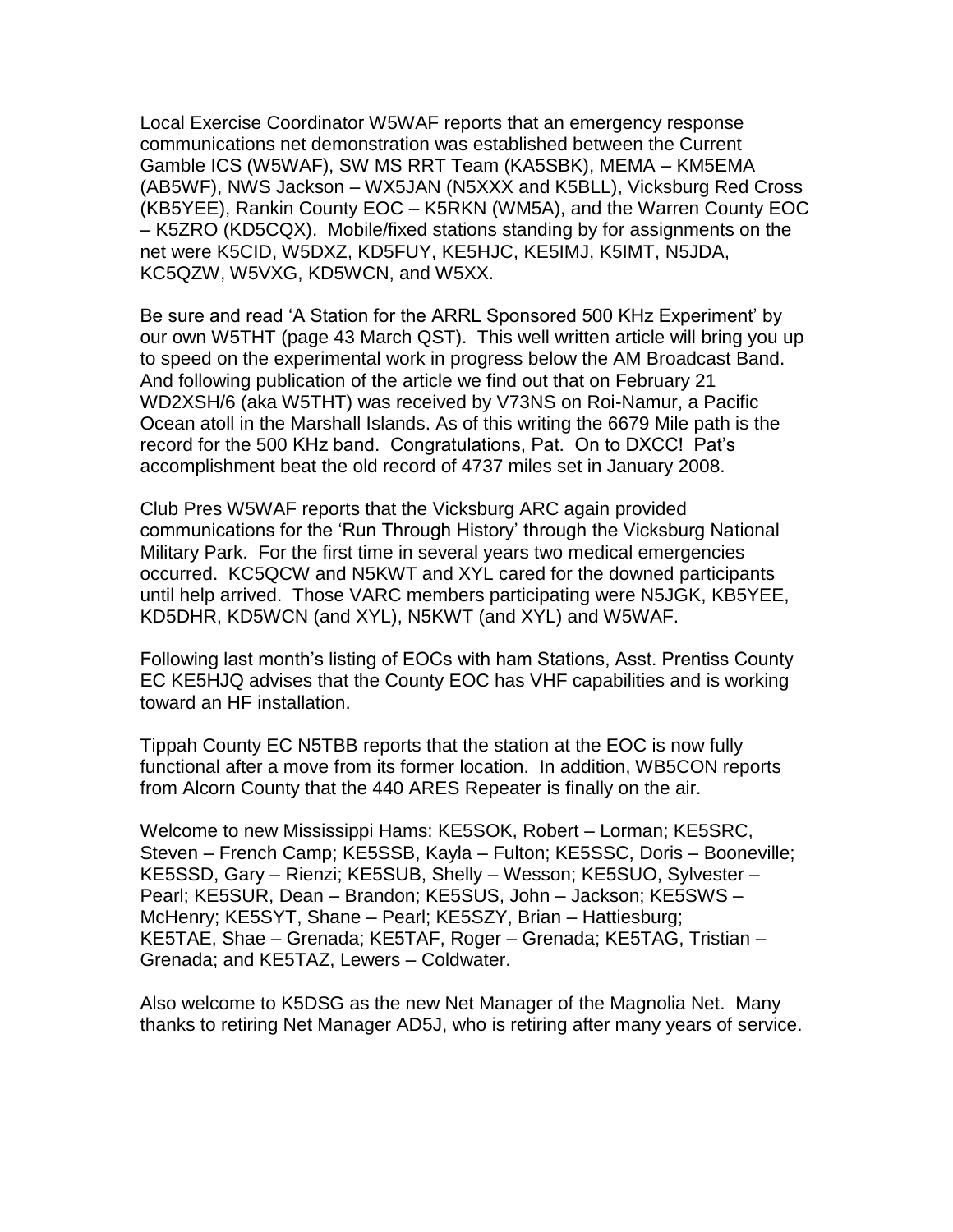In addition welcome to K5FV as the new EC for Rankin County and AE5FK as the new EC for Walthall County. N5XXX retired as Rankin County EC in order to focus his efforts on Skywarn Operations at NWS Jackson.

Congratulations to the following on their upgrades: KE5IUJ – Collins; KE5MIR – Coffeeville; KE5MIS – Coffeeville; KE5MSZ – Florence; KC5NMB – Meridian; KE5QCS – Gulfport, KE5QNM – Conehatta; KE5RHM – Coldwater; KE5RJT – Magnolia; KD5STW – Ellisville; KE5TAF – Grenada; WB5VJT – Kiln; N5XZF – Ellisville; KD5YBV – Carriere; KB5YEE – Vicksburg (way to go, John!); and KB0ZTX – Holly Springs.

Also congratulations to KB5CSQ who was recently elected as the  $5<sup>th</sup>$  District Chairman of the YLRL.

Welcome to new ARRL members: W5AJB – Jackson; N5DUZ – Philadelphia; AE5FR – Lena; KE5LQB – Mize; KE5MIR – Coffeeville; KE5MIS – Coffeeville; KD5NBL – Jackson; KD5OFV – Philadelphia; N5OKV – Long Beach; KD5ORL – Olive Branch; N5QEX – Madison; KE5RZS – Gulfport; KE5SGE – Aberdeen; KE5SWS – McHenry; KA5TQY – Greenwood; KD4UQE – Jackson; WA5VFP – Philadelphia; WB5VGV – Burnsville; and KE5VTY – French Camp. As a footnote in history W5XX just received his 'Certificate of Recognition' for 50 years as an ARRL Member (another dinosaur in our midst).

And speaking of ARRL membership, when W5XX became SM in 1998 the ARRL Membership in Mississippi was about 950 and stayed relatively constant. Then Katrina came along, and when renewal notices were sent out, a lot of mailboxes couldn't be found. As a result the membership dropped to 825 by January 2006. Thanks to the hard work of many folks we are back up to 987. Let's push it over 1,000 just to say we did it!

Club Newsletters/Reports: Hattiesburg ARC (AC5E), Meridian ARC (W5MAV), Pearl River County ARC (N5WLW), the University of Mississippi ARC (W5MPC), and the Vicksburg ARC (W5WAF).

Regret to report the passing of KB5FLC of Michigan City.

DEC/EC Reports: WB5CON (NE MS/Alcorn). KD5CQT (Jackson), KC5EAK (Pearl River), WB5GUD (Newton), KD5GWM (Lauderdale/Clarke), WX5N (Tishomingo), N5TBB (Tippah), K5WLP (Sunflower), and N5ZNT (SW MS).

Net reports: sessions/QNI/QTC (Net Manager)

DRN5 62/Miss 100% Rep by W5XX, KA1ZIA, W5MLO, and WA5FB (WB5ZED)

MS Section Phone Net 29/2939/38 (K5NRK)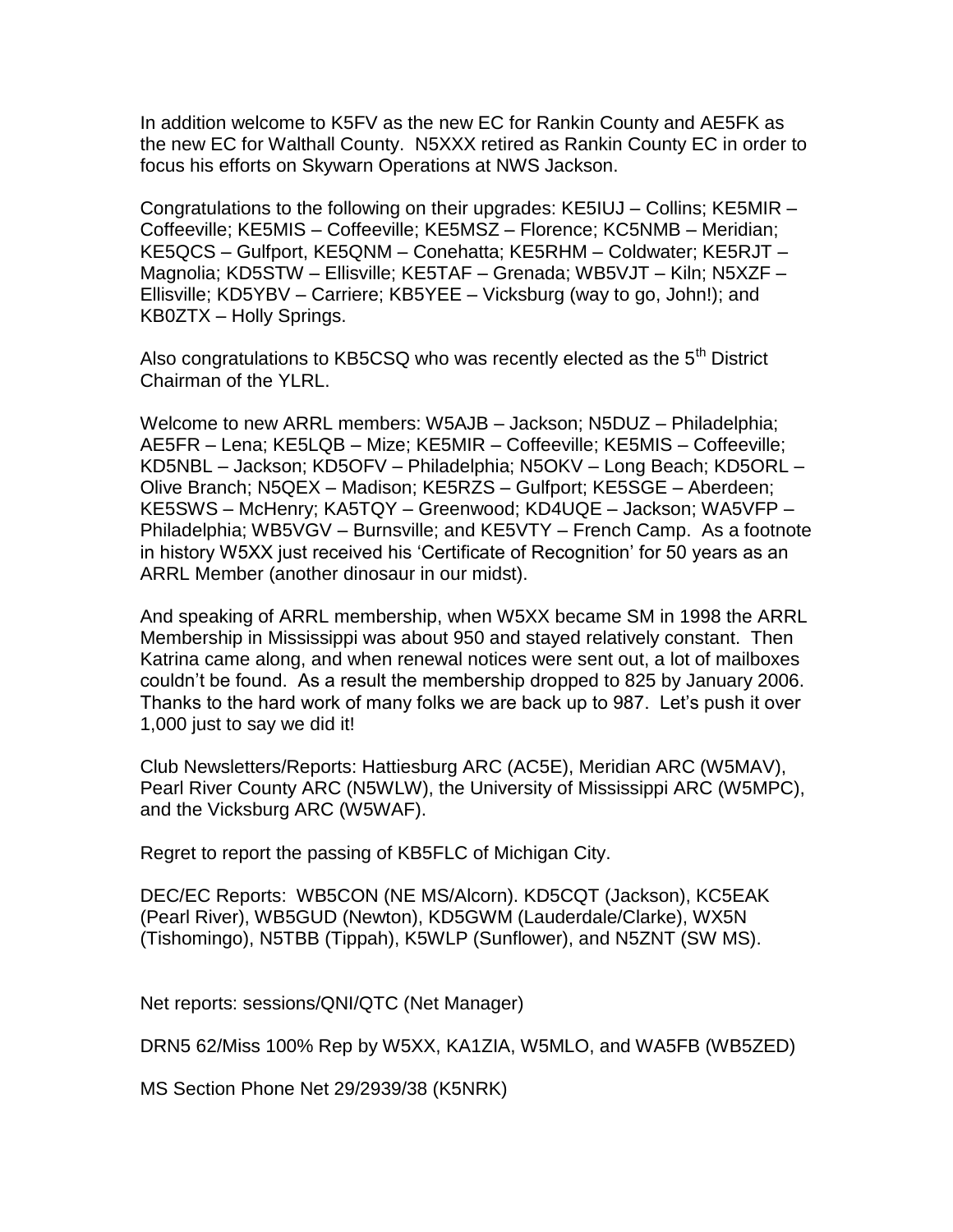Magnolia Section Net 29/834/3 (K5DSG) Jackson County EN 29/396/8 (KD5CQT) MS Section Slow Net 19/38/0 (W3TWD) Stone Co ARES Net 6/122/0 (N5UDK) Itawamba Co ARES 4/35/0 (KB5NMB) Hattiesburg AEN 4/128/0 (N5MZ) South MS YL Net 4/86/0 (KB5CSQ) Newton County ARES 4/37/0 (WB5GUD) Tishomingo County ARC 4/100/2 (WX5N) Jackson ARC Em Net 4/29/0 (AB5WF) Meridian Area EN 4/56/0 (KD5GWM) Alcorn Co ARES 4/38/0 (WB5CON) Lowndes Co ARC Net 4/43/0 (AD5DO) Pearl River ARES 4/35/0 (KC5EAK) MS-LA EN 4/28/0 (K5NRK) Monroe ARC 4/22/0 (AD5DO) MS Baptist Hams Net 4/30/0 (WF5F) Metro Jackson ARES 4/43/0 (AB5WF) MDXA 4/70/0 (N5FG) NE MS ARES 4/76/0 (W5LMW)

PSHR: October - WB5ZED 150, KA1ZIA 111, W5XX 99.

Traffic: WB5ZED 3562, KA1ZIA 98, W5XX 6.